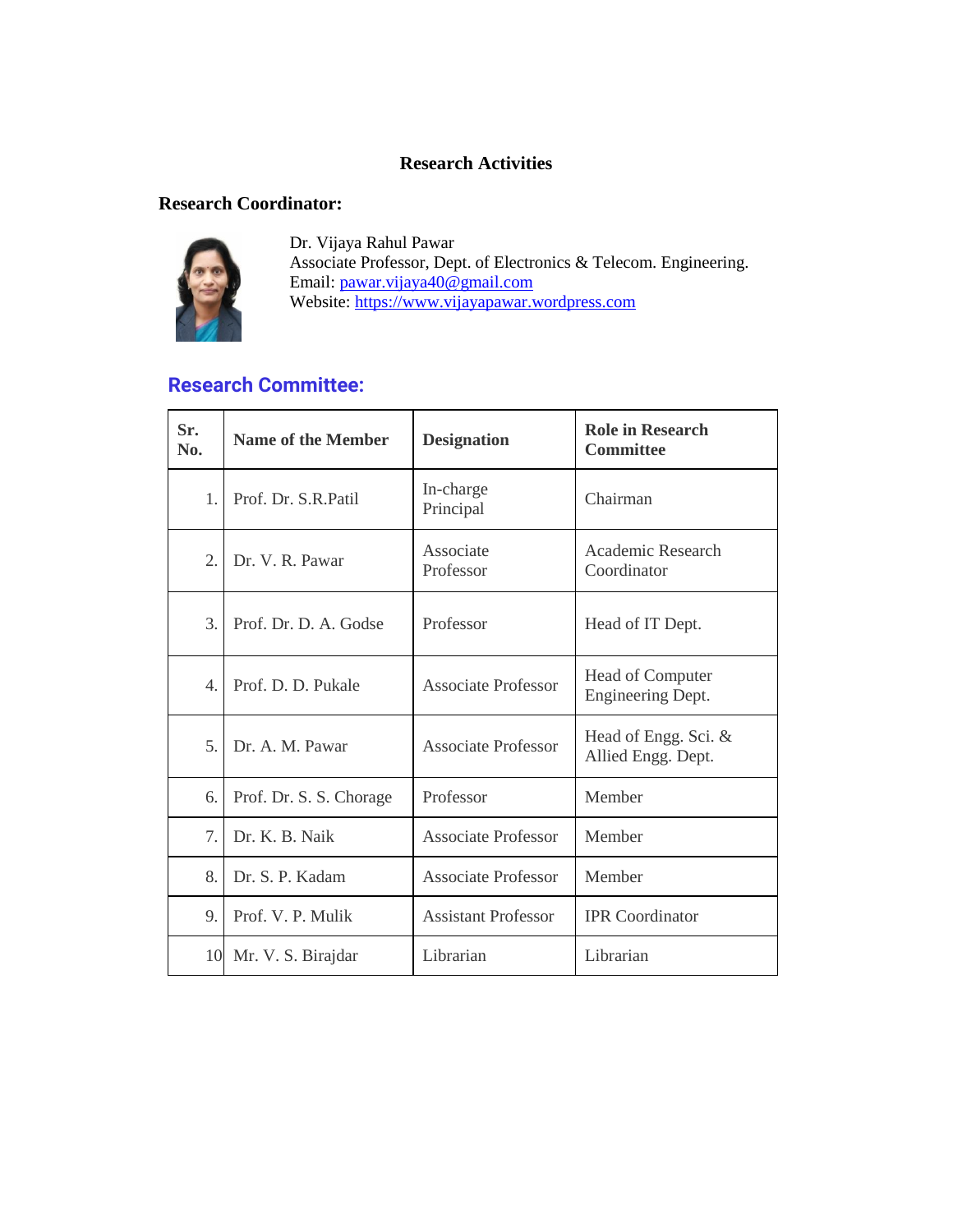| Sr.            | <b>Name of the Research</b> | <b>Affiliating University</b>                    | <b>Guide Recognition</b> |
|----------------|-----------------------------|--------------------------------------------------|--------------------------|
| No.            | <b>Guide</b>                |                                                  |                          |
|                | Prof. Dr. S.R. Patil        | SPPU, Pune                                       |                          |
| $\overline{2}$ | Prof. Dr. S.S. Chorage      | SPPU, Pune                                       |                          |
| 3              | Prof. Dr. D. A. Godse       | SPPU, Pune                                       |                          |
| 4              | Dr. V. R. Pawar             | SPPU, Pune                                       | Ph.D.                    |
| 5              | Prof. Dr. S.P. Kadam        | SPPU, Pune                                       |                          |
| 6              | Prof. Dr. S.L. Kore         | SPPU, Pune                                       |                          |
|                |                             | No. of Faculty members are as a Research Guide : | 06                       |

### **List of [Recognized](https://aissmsioit.org/wp-content/uploads/2021/01/List-of-Recognized-Research-Guides.pdf) Research Guides-**

Number of Research Papers in the Journals notified on UGC website during the A.Y.2020-21

| Name of<br>the              | <b>Title of the Paper</b>                                                                                    | Name of the<br>journal                                              | <b>ISSN</b><br>number |
|-----------------------------|--------------------------------------------------------------------------------------------------------------|---------------------------------------------------------------------|-----------------------|
| author/s                    |                                                                                                              |                                                                     |                       |
| Prof. Dr.<br>S.R. Patil     | <b>Outdoor Advertising Boards Safety</b><br><b>Monitoring System Using Wireless</b><br><b>Sensor Network</b> | Adalya Journal                                                      | 1301-2746             |
| Prof. Dr.<br>S.S.<br>Chorge | An empirical survey of<br>electroencephalography based brain-<br>computer interfaces.                        | Bio-Algorithms and<br>Med-Systems 2020<br>De Gruyter                | 1896-530X             |
| Prof. Dr.<br>S.S.<br>Chorge | Non-invasive determination of blood<br>glucose level using narrowband<br>microwave sensor                    | Ambient<br>Intelligence and<br>Humanized<br>Computing<br>(Springer) | 1868-5137             |
| Dr.V.R.P<br>awar            | <b>IOT</b> based Smart Helmet for Unsafe<br>Event Detection for Mining Industry                              | Adalya Journal                                                      | 1301-2746             |
| Prof.<br>S.M.<br>Jagdale    | Crop Yield Prediction using Machine<br>Learning                                                              | Adalya Journal                                                      | 1301-2746             |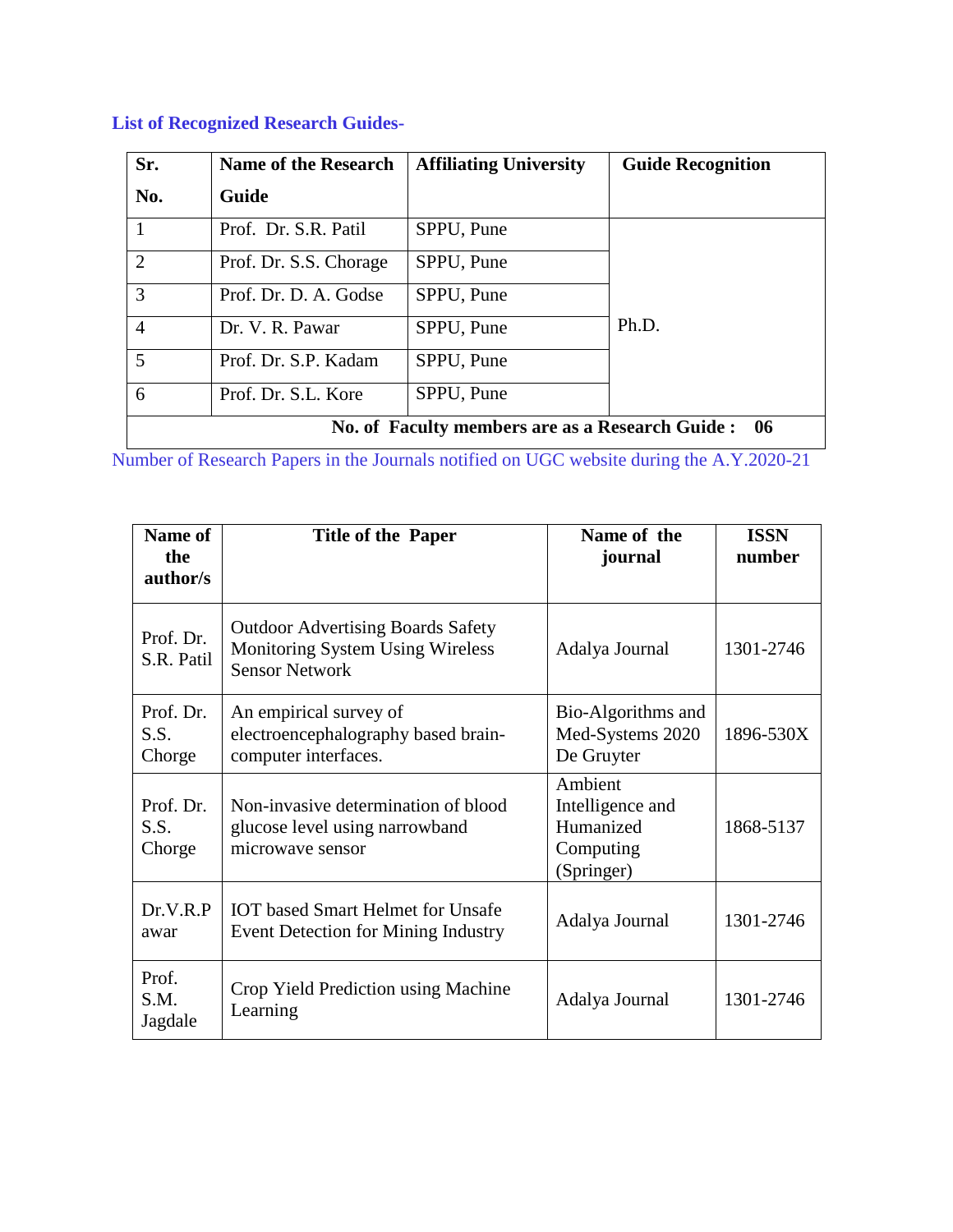| Prof. S.S.<br>Salunkhe  | A Hybrid Approach Based on Non<br>Linear Approximation and Holistic<br>Descriptor for Efficient Image Retrieval                                                           | International<br>Journal of<br>Engineering<br>Research and<br>Technology | 0974-3154 |
|-------------------------|---------------------------------------------------------------------------------------------------------------------------------------------------------------------------|--------------------------------------------------------------------------|-----------|
| Prof.<br>S.S.Jadh<br>av | Elimination of cationic azo dye from<br>aqueous media using doped polyaniline<br>(PANI): Adsorption optimization and<br>modeling                                          | Canadian Journal of<br>Chemistry                                         | 0008-4042 |
| Prof. S.S.<br>Jadhav    | Batch and column studies on the use of<br>doped Polymer for the removal of<br>(Sodium 4-{[4-(dimethyl amino) phenyl]<br>diazenyl} benzene-1-sulfonate) from<br>wastewater | International<br>Journal of<br>Environmental<br>Analytical<br>Chemistry  | 1029-0397 |
| Prof. S.S.<br>Jadhav    | Waste Water treatment: A bibliometric<br>study of Scopus and web of science<br>publications                                                                               | <b>Library Philosophy</b><br>and Practice                                | 1522-0222 |

## Number of books and chapters in edited volumes/books published and papers published in national/ international conference proceedings per teacher during A.Y. 2020-21

| Name of the<br>author/s | Title of the paper                                                                                | Title of the<br>proceedings of the<br>conference                                                           | National /<br><b>International</b> |
|-------------------------|---------------------------------------------------------------------------------------------------|------------------------------------------------------------------------------------------------------------|------------------------------------|
| Prof. Dr. S.R. Patil    | Review on unit selection<br>based concatenation<br>approach in text to speech<br>synthesis system | International<br>Conference on<br>Cybernetics,<br><b>Cognition And</b><br>Machine Learning<br>Application  | International                      |
| Dr. S.S. Chorge         | <b>MEMS</b> Interdigital<br>Electrode Sensor for Gas<br>Sensing Mechanism                         | <b>IEEE</b> International<br>Conference on<br><b>Emerging Smart</b><br>Computing $&$<br><b>Informatics</b> | International                      |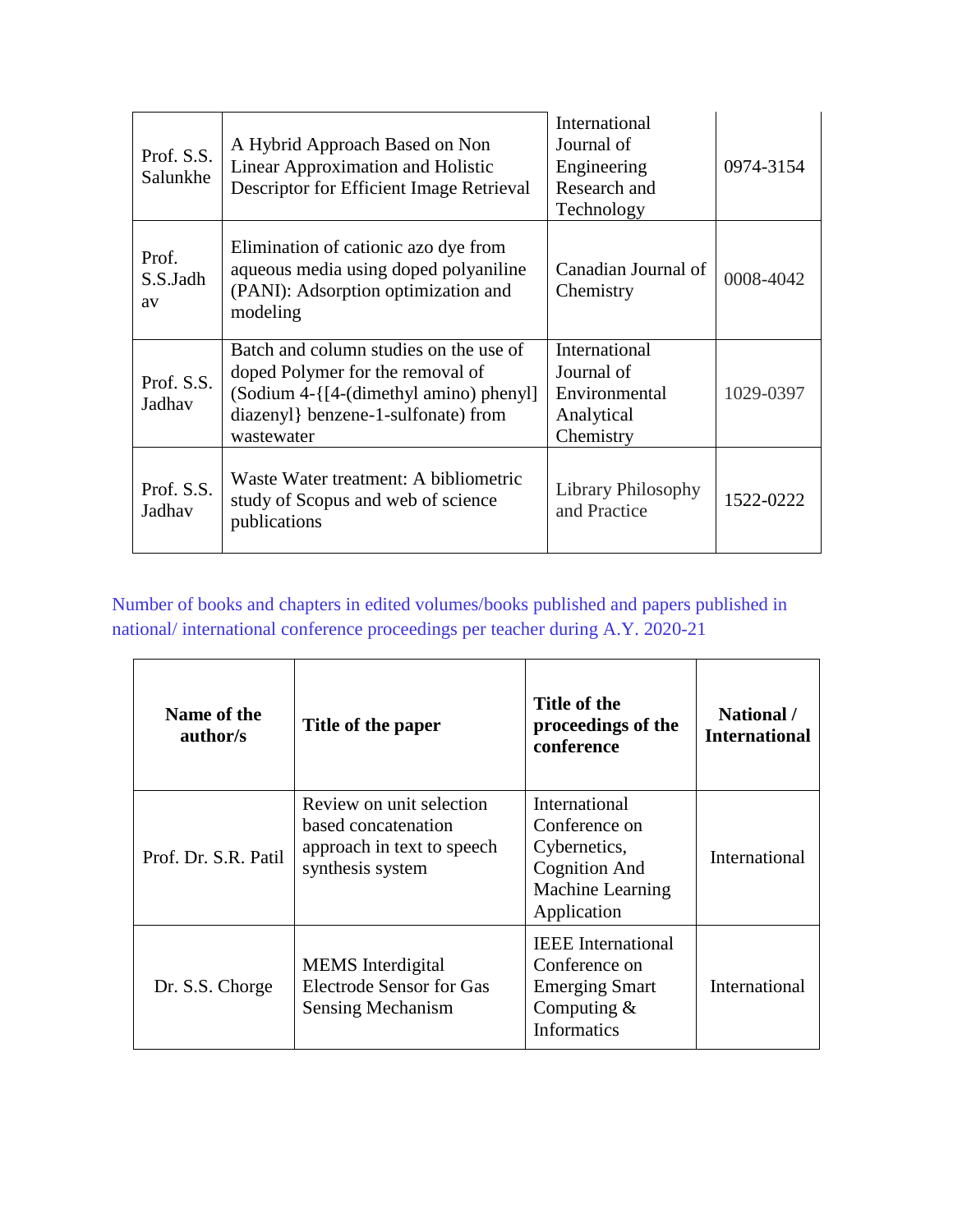| Prof. R.M.<br><b>Shamlik</b> | <b>Real Time Human Gesture</b><br>Recognition : Methods,<br>Datasets and strategies                                                    | International<br>Conference On<br><b>Recent Trends In</b><br>Computing (ICRTC<br>2021)                                                                              | International |
|------------------------------|----------------------------------------------------------------------------------------------------------------------------------------|---------------------------------------------------------------------------------------------------------------------------------------------------------------------|---------------|
| Dr.S.P. Kadam                | Comparative Analysis of<br>Heuristic-based Energy<br><b>Efficient Protocol for M2M</b><br><b>Communications in Green</b><br><b>IoT</b> | 3 rd IEEE<br><b>INTERNATIONAL</b><br><b>CONFERENCE on</b><br><b>Emerging Smart</b><br>Computing $&$<br>Informatics (IEEE-<br>ESCI 2021) $5 th - 7$<br>th March 2021 | International |
| Prof. S.S. Jadhav            | A Method and Composition<br>for Purifcation of textile<br>waste-water                                                                  | 2nd Conference on<br>IPR, Patents,<br>Copyrights,<br>Innovations &<br><b>Startups February</b><br>18-20, 2021                                                       | International |
| Prof. S.S.<br>Jadhav         | A method and Composition<br>for purification of textile<br>waste-water by acid doped<br>polyaniline (pani)                             | 2nd Conference on<br>IPR, Patents,<br>Copyrights,<br>Innovations &<br><b>Startups February</b><br>18-20, 2021                                                       | International |

### Additional Information (Other than UGC journals)

| Name of the<br><b>Author/S</b> | Title of paper                                                                                                                              | Name of journal                                                                                    | <b>ISSN</b> number |
|--------------------------------|---------------------------------------------------------------------------------------------------------------------------------------------|----------------------------------------------------------------------------------------------------|--------------------|
| Prof. Dr.S.R. Patil            | A Wavelet Based<br><b>Concatenation Algorithm</b><br>for Gujrati Speech Synthesis                                                           | Helix                                                                                              | 2319-5592          |
| Dr.Sonali Kadam                | Optimized LEACH-based<br><b>Energy Efficient Protocol</b><br>for M2M Communications<br>in Green IoT: Development<br>of New Hybrid Algorithm | International Journal of<br><b>Engineering Research</b><br>in Computer Science<br>and Engineering. | 2394-2320          |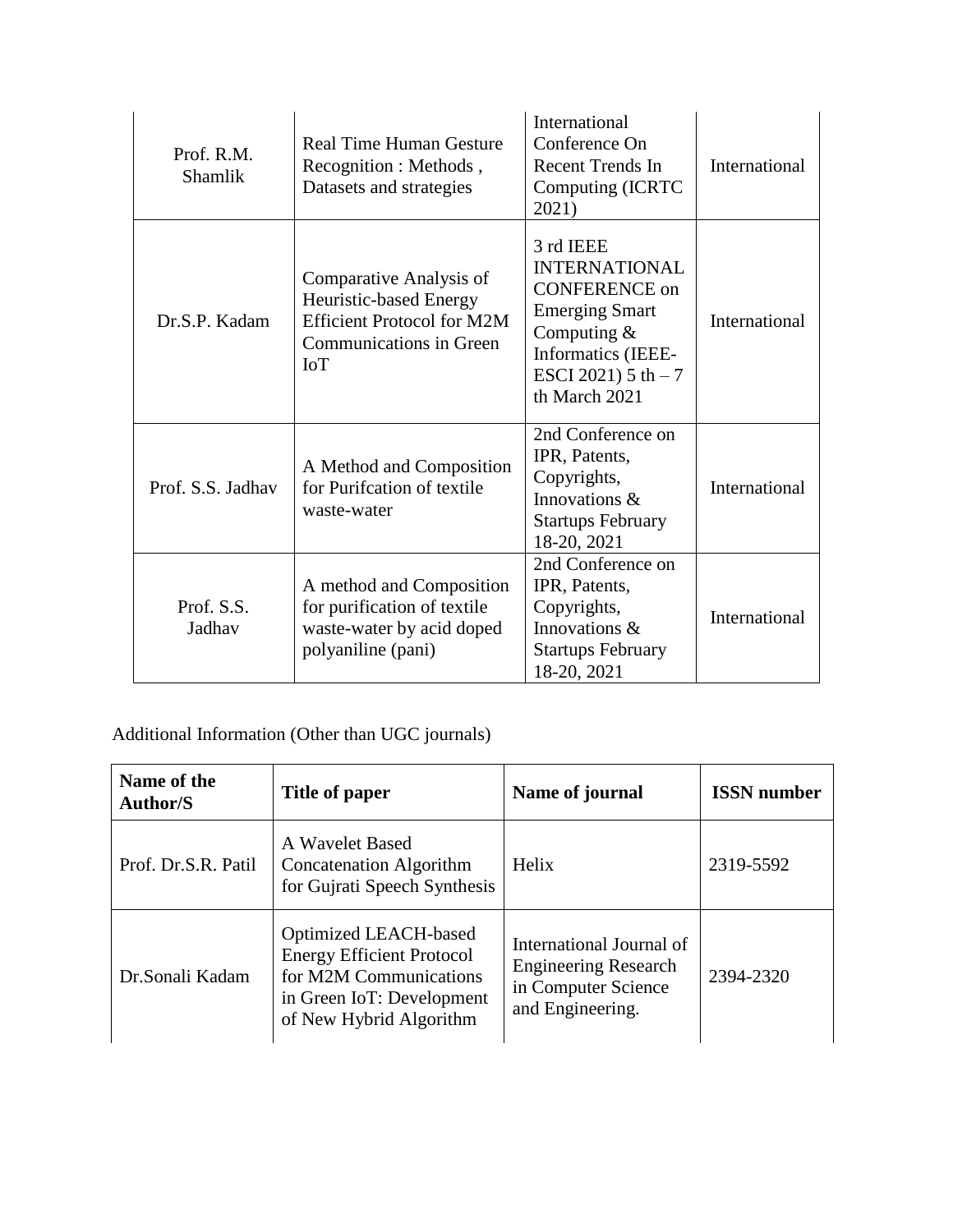| Prof. Pranoti Kale       | Public Issue sorting using<br>image processing with<br>machine learning                                                | <b>International Journalof</b><br>Advanced reserch in<br>science, communication<br>and Technology  | 2581-9429                                     |
|--------------------------|------------------------------------------------------------------------------------------------------------------------|----------------------------------------------------------------------------------------------------|-----------------------------------------------|
| Prof. Shital Jadhav      | Secure and Hassle-free next<br>generation E-voting through<br>Deep Learning based face<br>recognition                  | International Journal of<br>Scientific Research in<br>Engineering and<br>Management                | 2582-3930                                     |
| Prof. Kanchan<br>Warke   | Environment monitoring<br>and Prediction of planting<br>trees                                                          | International Journal of<br>Scientific Research in<br>Engineering and<br>Management                | 2582-3930                                     |
| Prof. Vinaya<br>Kulkarni | Undergraduate Employment<br>Forecasting                                                                                | International Journal of<br><b>All Research Education</b><br>and Scientific Methods                | 2455-6211                                     |
| Prof. Kiran<br>Yesugade  | Vision Face Recognition<br><b>Attendance Monitoring</b><br><b>System Using Deep</b><br>Learning and Computer<br>Vision | International Journal of<br>Scientific Research &<br><b>Engineering Trends</b>                     | 2395-566X                                     |
| Prof. Nilam Dalvi        | <b>Online Voting System</b><br><b>Using Visual Cryptography</b><br>and Machine<br>LearningBased on Adhaar<br>Number    | International Journal of<br>Innovative research in<br>Computer and<br>Communication<br>engineering | 2320-<br>9801(online)<br>2320-<br>9798(Print) |
| Prof. D.D. Pukale        | <b>Automated Car Insurance</b><br><b>Claim Estimating Software</b>                                                     | International Journal of<br><b>All Research Education</b><br>and Scientific Methods<br>(IJARESM),  | 2455-6211                                     |
| Prof. Anjali<br>Kadam    | Cardless Multi-banking<br>ATM system services using<br>face recognition and OTP                                        | International journal of<br>future generation<br>communication and<br>Networking                   | 2233-7853                                     |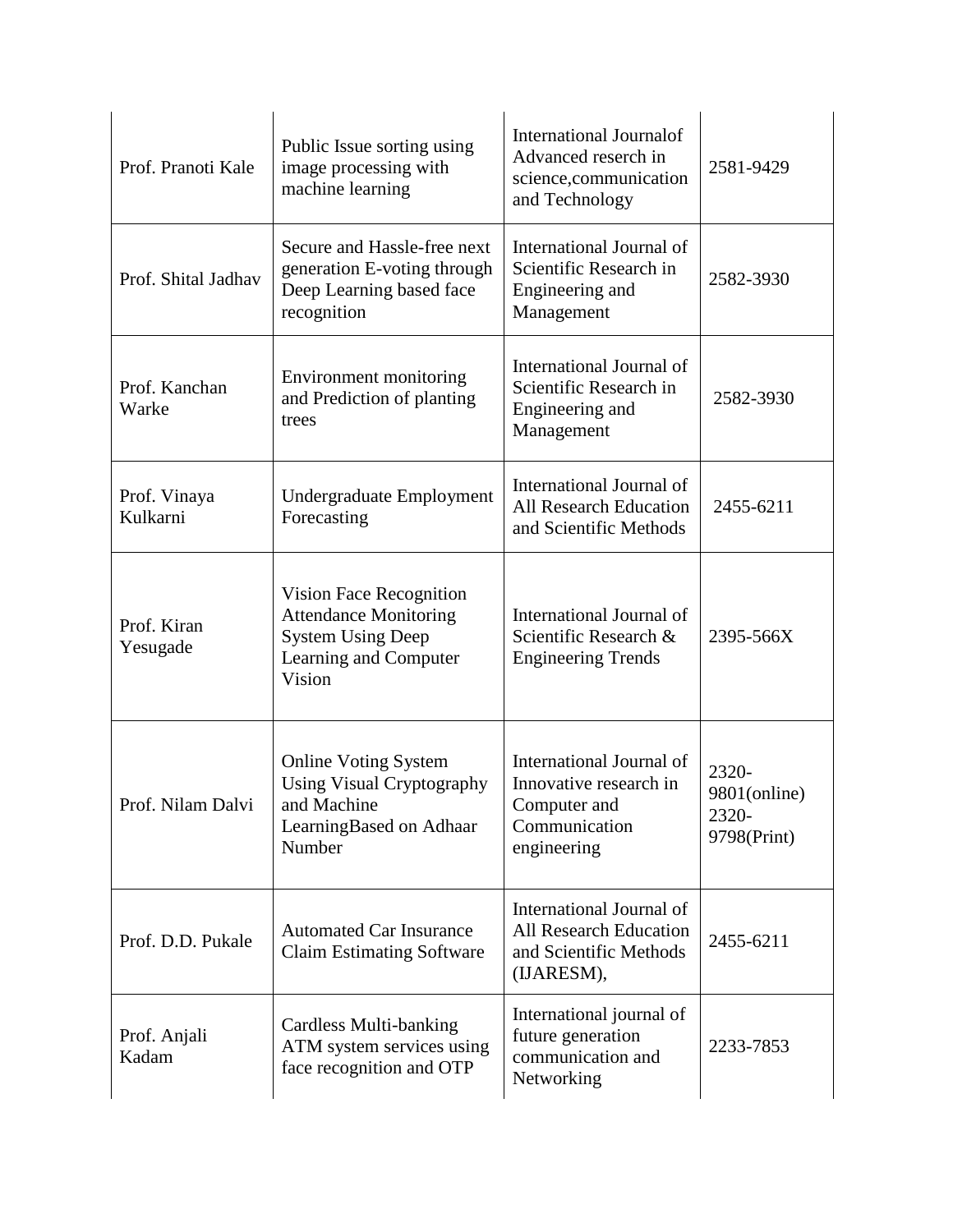| Prof. Kiran<br>Yesugade  | Paper survey on Application<br>of BCTin agricultural<br>supply chain management                                                                                          | International journal of<br>scientific research in<br>engineering and<br>management            | 2582-3930 |
|--------------------------|--------------------------------------------------------------------------------------------------------------------------------------------------------------------------|------------------------------------------------------------------------------------------------|-----------|
| Prof. Sandip S.<br>Thite | <b>FASSSTeR: A Novel</b><br>Framework Aligned with<br>ISA and ISO Standards for<br><b>Cyber Physical System</b><br>Safety, Security,<br>Sustainability and<br>Resiliency | Design Engineering                                                                             | 0011-9342 |
| Prof. Nilofar Mulla      | Role of Machine Learning<br>& Artificial Intelligence<br>Techniques in Software<br>Testing                                                                               | Turkish Journal of<br>Computer and<br><b>Mathematics Education</b><br>(TURCOMAT)               | 1309-4653 |
| Prof. Ashwini<br>Kanade  | Machine Learning Model<br>for Stock Market Prediction                                                                                                                    | <b>International Journal</b><br>for Research in Applied<br>Science & Engineering<br>Technology | 2321-9653 |
| Prof. Ashwini<br>Kanade  | LifeSaver: The E-Blood<br>Donation App                                                                                                                                   | <b>International Research</b><br>Journal Of Engineering<br>And Technology<br>(IRJET)           | 2395-0056 |

### **Grants Received from Board of Deans, SPPU(Formally BCUD, University of Pune)**

| Sr.            | Title of Research Project   | Department   | Name of the           | Year      | <b>Grants Received</b> |
|----------------|-----------------------------|--------------|-----------------------|-----------|------------------------|
| No.            |                             |              | Principal             |           | in Rs.                 |
|                |                             |              | Investigator          |           |                        |
| $\mathbf{1}$   | Automatic generation of     | Information  | Prof. Nilofar Mulla   | 2018-2022 | 2,50,000/              |
|                | <b>Test Cases with</b>      | Technology   |                       |           |                        |
|                | classification of Generic   |              |                       |           |                        |
|                | Test cases in Agule         |              |                       |           |                        |
| $\overline{2}$ | Development of SMOOD        | Computer     | Dr. S. P. Kadam       | 2014-2016 | 50,000/                |
|                | (Security model for Object) | Engineering, | $Co$ -Investigator –  |           |                        |
|                | Oriented Design)            | E& TC        | Prof. Dr. S. R. Patil |           |                        |
|                |                             | Engineering  |                       |           |                        |
| $\overline{3}$ | <b>Fast Morphological</b>   |              | Prof. M.A.Rane        |           | 50,000/                |
|                | Processing                  |              |                       |           |                        |
|                | Using CUDA                  | Information  |                       |           |                        |
| $\overline{4}$ | Intrusion Detection system  | Technology   | Prof. A.D. Khairkar   | 2013-2015 | 65,000/                |
|                | based                       |              |                       |           |                        |
|                | On Ontology for Web         |              |                       |           |                        |
|                | Application.                |              |                       |           |                        |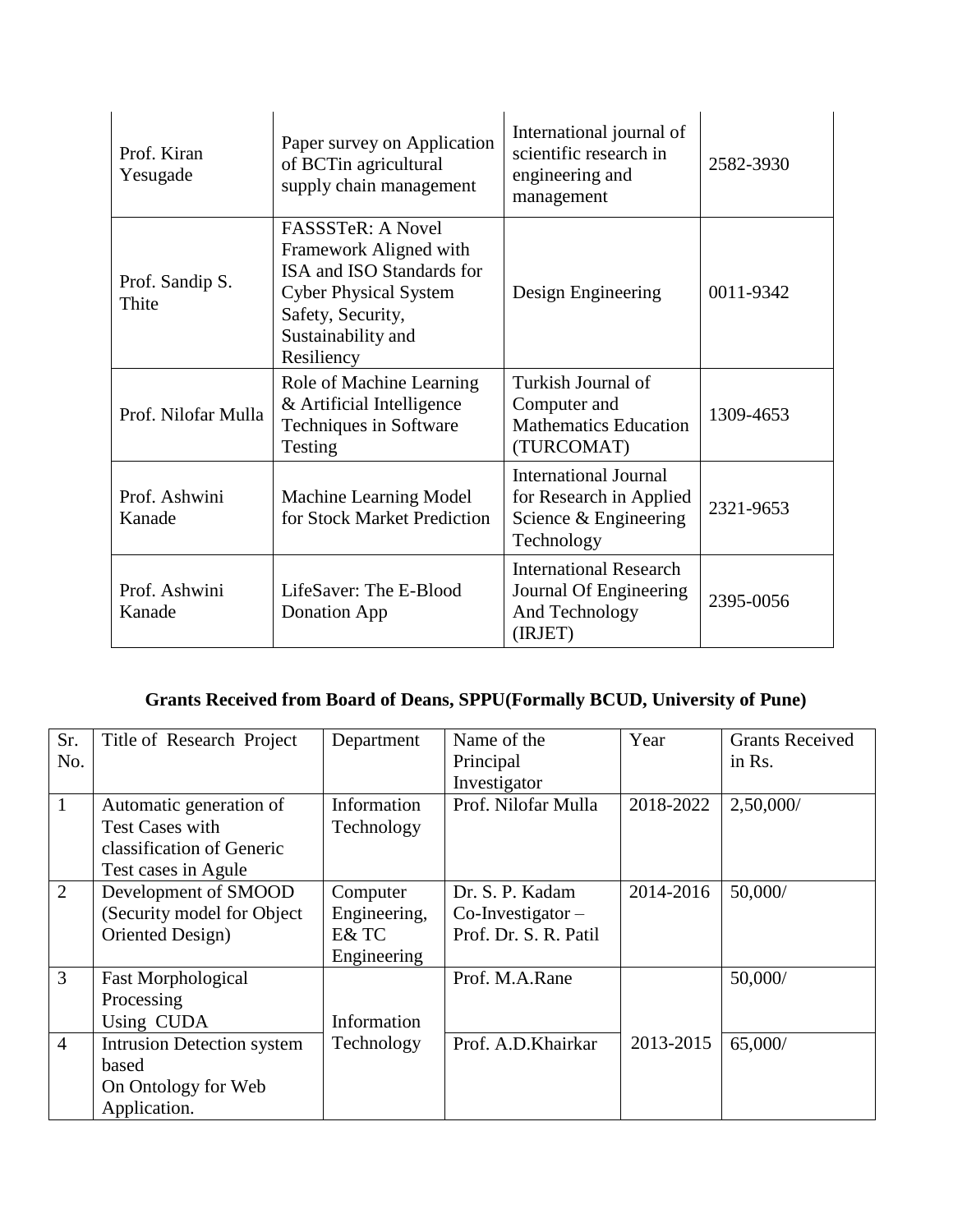|   | <b>PCI</b> Bus Bridge                                           | E&TC        | Prof. (Dr.)P.B. Mane | 2006-2009 | 3,00,000 |
|---|-----------------------------------------------------------------|-------------|----------------------|-----------|----------|
|   |                                                                 | Engineering | Prof. S.M. Jagdale   |           |          |
| 6 | Minutia Based Fingerprint                                       |             | Prof. S.T. Khot      |           | 1,50,000 |
|   | Recognition                                                     |             | Prof. S.A. Dhole     |           |          |
|   | <b>DFT</b> Gore Generator For                                   |             | Prof. V.S. Kashid    |           | 1,00,000 |
|   | The Microwind                                                   |             | (Prof. V.R.Pawar)    |           |          |
|   |                                                                 |             | Prof. S.D. Kale      |           |          |
|   | <b>Total Research Grants Received from SPPU</b><br>Rs. 7,15,000 |             |                      |           |          |

# **Quality Improvement Program (QIP)**

| $\overline{\text{Sr.}}$ | Title of the Program                     | Name of Program       | Year      | <b>Grants Received</b> |
|-------------------------|------------------------------------------|-----------------------|-----------|------------------------|
| No.                     |                                          | Director              |           | in Rs.                 |
| $\overline{1}$          | National Level Workshop on "Stress       | Prof. Dr. D.A.Godse   | 2017-2018 | 1,12,500               |
|                         | Management through fitness and Yoga"     |                       |           |                        |
| $\overline{2}$          | State Level Workshop on "Refreshers      | Prof. A.M.Pawar       | 2017-2018 | 77000                  |
|                         | Course for First Year Students"          |                       |           |                        |
| 3                       | National Level Workshop on "Booting,     | Prof. S.S. Thite      | 2015-2016 | 1,05,000               |
|                         | Hacking, Linux & Security "              |                       |           |                        |
| $\overline{4}$          | State Level Workshop on "Living          | Prof. Dr. D.A. Godse  | 2015-2016 | 49,000                 |
|                         | <b>Quality Life"</b>                     |                       |           |                        |
| $\overline{5}$          | National Level Workshop on, "Wavelet     | Prof. Dr. V. R. Pawar | 2014-2015 | 2,00,000               |
|                         | & its analysis by using Matlab"          | Prof. S.A. Dhole      |           |                        |
|                         |                                          | Prof. S.M. Jagdale    |           |                        |
| 6                       | State Level Workshop on, "Animation      | Prof. A. V. Kanade    | 2014-2015 | 1,00,000               |
|                         | & VFX"                                   |                       |           |                        |
| $\overline{7}$          | National Level Conference "Jishin-14"    | Prof. Dr. D.A. Godse  | 2013-2014 | 1,00,000               |
| 8                       | State level workshop on, "FPGA Based     | Prof. V. P. Mulik/    | 2013-2014 | 25000                  |
|                         | System Design"                           | Prof. S.V. Shelake    |           |                        |
| 9                       | State Level Workshop on, "Effective      | Dr. S.P. Kadam        | 2012-2013 | 25000                  |
|                         | Planning and Execution of B.E. Project"  |                       |           |                        |
| 10                      | FPGA Based System Design                 | Prof. V.P.Mulik       | 2011-2012 | 48000/                 |
|                         |                                          |                       |           |                        |
| 11                      | Basic 'C' Language And Data Structures   | Prof. K.R.Choudhary   | 2011-2012 | 16,000/                |
|                         |                                          |                       |           |                        |
| 12                      | Woman Empowerment through                | Prof. S.K.Bhosale     | 2011-2012 | 20,000/                |
|                         | leadership development                   |                       |           |                        |
|                         |                                          |                       |           |                        |
| 13                      | Expert lecture series in the Electronics | Prof. S.T.Khot        | 2011-2012 | $20,000/$ -            |
|                         | and Telecommunication Department         | Prof. Rajbhoj. S.M    |           |                        |
|                         |                                          | Prof. S.K.Bhosale     |           |                        |
| 14                      | Emerging Trends in An Embedded           | Prof. V.R. Pawar      | 2010-2011 | $20,000/$ -            |
|                         | <b>System Design</b>                     |                       |           |                        |
| 15                      | Lecture on Image processing and its      | Prof. S.T. Khot       | 2010-2011 | $15,000/-$             |